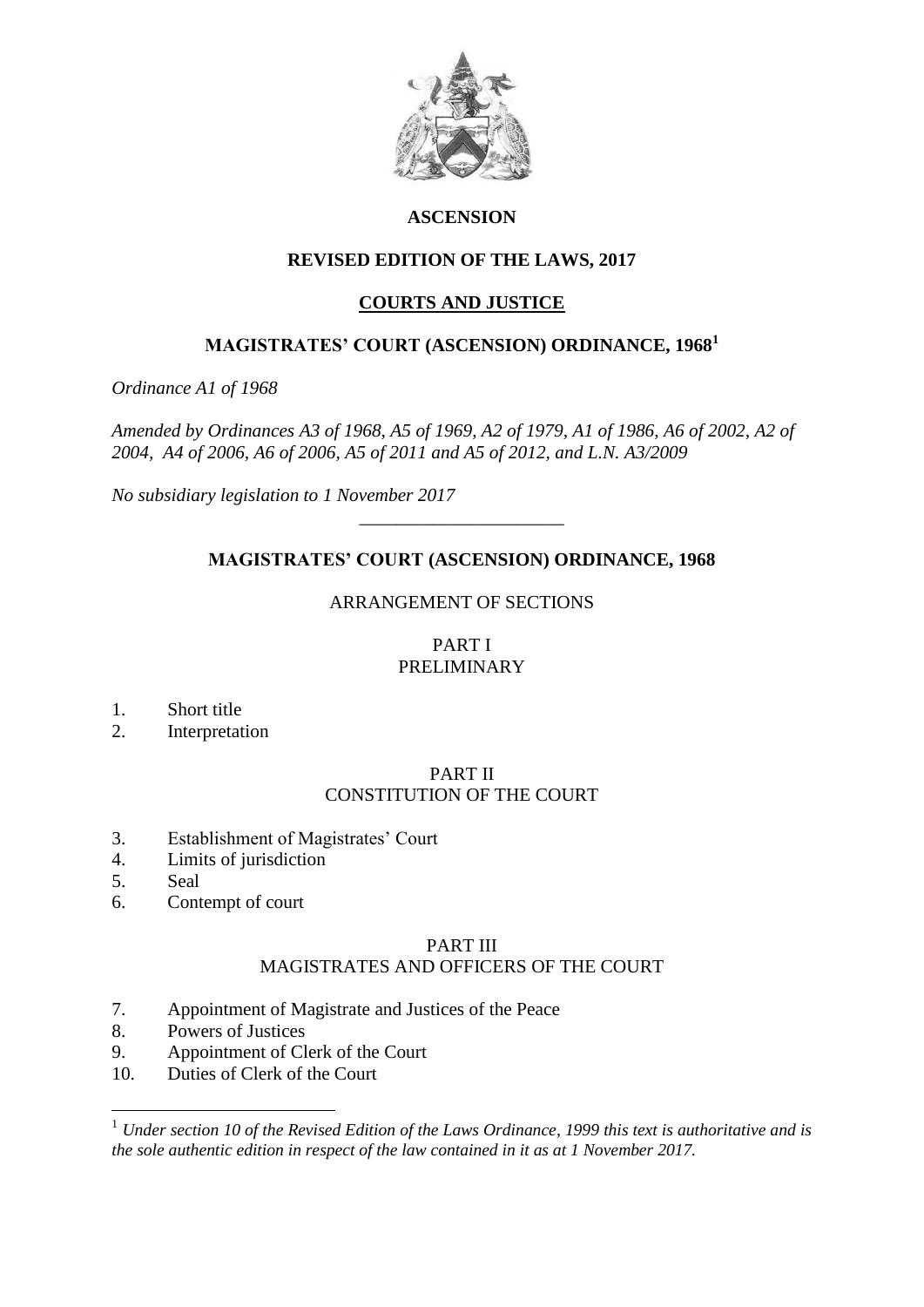#### 11. Duties of Chief Officer of Police

### PART IV

# JURISDICTION OF THE MAGISTRATES' COURT

- 12. Powers of the court
- 13. Law to be applied
- 14. Civil jurisdiction
- 15. Law and equity
- 16. Extension of civil jurisdiction
- 17. Criminal jurisdiction
- 18. General powers of Justices
- 19. Administration of oaths
- 20. Jurisdiction of Supreme Court concurrent with that of Magistrates' Court
- 21. Reconciliation
- 22. Judgment may be entered in Supreme Court on a judgement of Magistrates' Court

# PART V SITTINGS OF THE COURT

- 23. Place and time for sittings of Magistrates' Court
- 24. Nature of business at any sitting

### PART VI

## PRACTICE AND PROCEDURE OF THE COURT

- 25. Practice and procedure
- 26. Process issued by Justice ceasing to act
- 27. Issue of process
- 28. Duty of *Police service* to obey Justices

#### PART VII **MISCELLANEOUS**

- 29. Protection of Justices of the Peace and other officers
- 30. Representation in court
- 31. Employment of legal practitioners
- 32. Fees and costs

AN ORDINANCE to provide for the constitution in Ascension of a Magistrates' Court, and for connected or incidental matters.

## **PART I PRELIMINARY**

### **Short title**

**1.** This Ordinance may be cited as the Magistrates' Court (Ascension) Ordinance, 1968.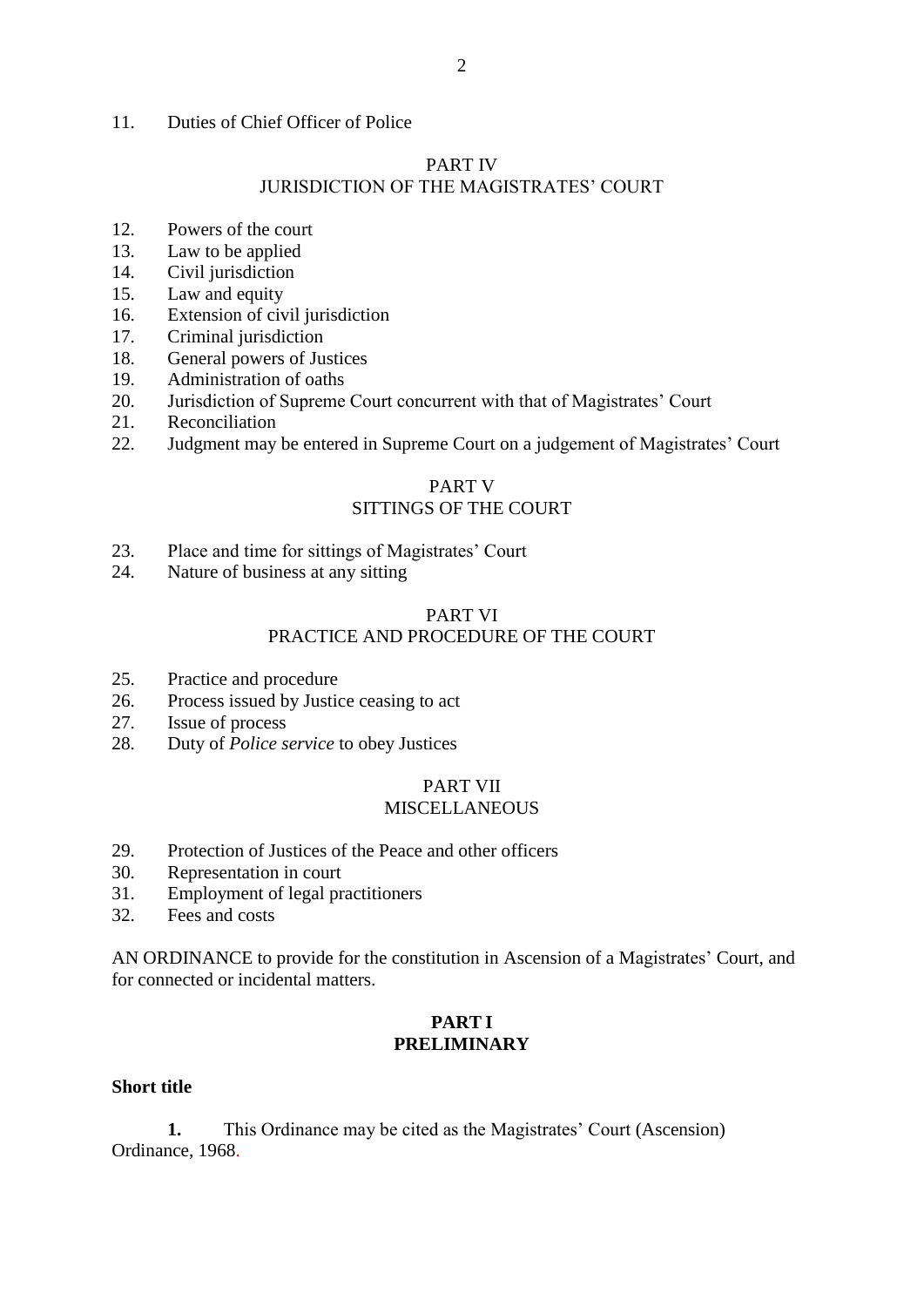## **Interpretation**

**2.** In this Ordinance, unless the context otherwise requires—

**"action"** means a civil proceeding commenced in a manner prescribed by rules of court, and includes a suit;

**"cause"** means—

- *(a)* any action, suit or other original civil proceeding between a plaintiff and a defendant; and
- *(b)* any criminal proceeding;

**"Chief Justice"** means the Chief Justice of the Supreme Court and includes any person lawfully acting as or performing the functions of the Chief Justice;

**"civil"**, in relation to matters of jurisdiction, comprehends all such matters as are regulated by or under the provisions of any written law relating to civil procedure;

**"court"** means the Magistrates' Court established by section 3;

**"criminal"** includes quasi-criminal, and in relation to matters of jurisdiction, comprehends all such matters as are regulated by or under the provisions of any written law relating to criminal procedure;

**"judgment"** and **"decree"** are deemed synonymous terms;

- **"Justice"** means a Justice of the Peace appointed under section 7 and includes an *ex officio* Justice of the Peace;
- **"Magistrate"** means a person appointed to such office by the Governor in accordance with section 7:

**"matter"** includes every proceeding in a court not in a cause;

- **"Police Service"** means the St Helena Police Service and **"police officer"** means any member of the Police Service;
- **"rules of court"** means rules of court made under the provisions of any Ordinance relating to civil or criminal procedure;

**"Supreme Court"** means the Supreme Court of St Helena.

## **PART II - CONSTITUTION OF THE COURT**

## **Establishment of Magistrates' Court**

**3. (1)** There shall be and is hereby established in Ascension a court of summary jurisdiction subordinate to the Supreme Court which is to be -

- *(a)* styled the Magistrates' Court; and
- *(b)* constituted in the manner provided by this section,

and the court is to exercise the jurisdiction conferred upon it by this or any other Ordinance or under any other law in force in Ascension.

- **(2)** The court is duly constituted when it is held before either —
- *(a)* the Magistrate (either sitting alone or accompanied by one or more Justices of the Peace if the Magistrate so desires); or
- *(b)* any 2 or more Justices of the Peace, lawfully appointed or deemed to be appointed in accordance with this Ordinance.

**(3)** At any sitting of the court, if all Justices present and constituting the court so agree, they may select from amongst themselves, the Justice to preside as Chair.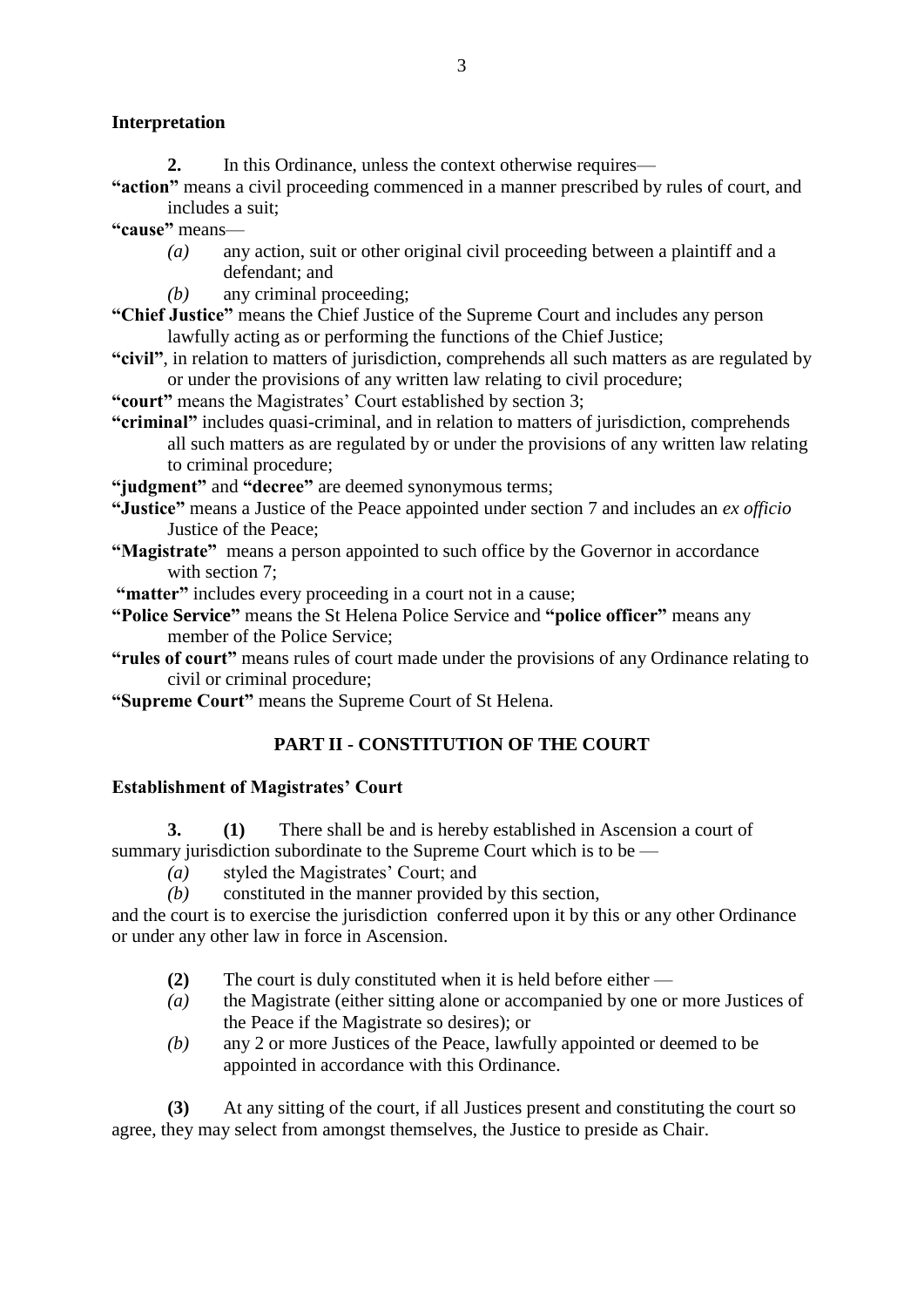**(4)** If it proves impossible to select a Justice to preside as Chair under subsection (3), the senior Justice of those present and constituting the court, having regard to their respective dates of appointment, must preside as Chair.

**(5)** If the court is composed of an equal number of members, the most senior Justice has a second or casting vote on any issue upon which the opinion is equally divided.

**(6) S**ubsections (3), (4) and (5) do not apply when the court is held before the Magistrate.

## **Limits of jurisdiction**

**4.** The court has and may exercise jurisdiction throughout Ascension, subject to any other laws extending the jurisdictional powers of the court, territorial, personal or otherwise.

### **Seal**

**5.** The court is to have and use a seal of a nature and pattern the Governor approves.

### **Contempt of court**

**6. (1)** The powers of the Supreme Court to deal with any contempt of its authority extend to upholding the authority of the Magistrates' Court and if any contempt be committed in the face of the court, the court may commit the person guilty of it forthwith to prison pending an order of the Supreme Court on the matter:

- **(2)** Subsection (1) is subject to the following:
- *(a)* upon committing a person to prison in accordance with that subsection, the court must cause a copy of the warrant of commitment (together with a written statement by the Chair concerning the circumstances thereof) to be forwarded to the Registrar of the Supreme Court as soon as practicable;
- *(b)* the Magistrates' Court may revoke an order made under this section if (at any time within 7 days of the making of it) it appears that the contempt has been purged; and thereupon or on the expiry of the said period of 7 days the person committed must be forthwith released, but without affecting paragraph *(a)* of this subsection.

### **PART III MAGISTRATES AND OFFICERS OF THE COURT**

### **Appointment of Magistrate and Justices of the Peace**

**7. (1)** The Governor may, for the purpose of this Ordinance, appoint a suitably qualified person to be the Magistrate.

**(2)** The Magistrate, in exercising his or her powers and duties under this Ordinance, has all the powers and duties of a Justice of the Peace and any reference to "Chair" or "Justice of the Peace" includes a reference to the Magistrate.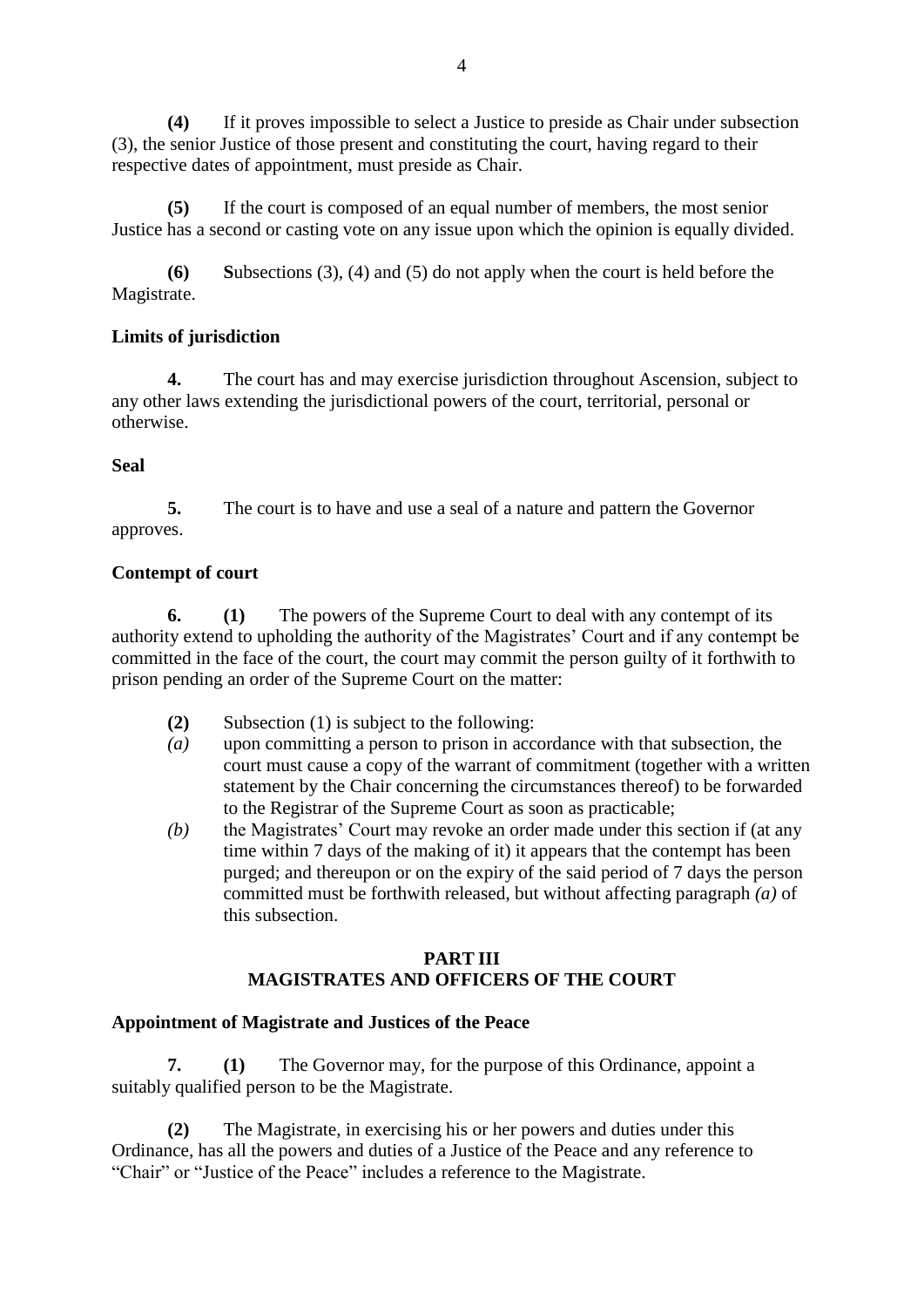**(3)** Subject to section 161 of the Constitution, and to this section, the Governor may appoint any person residing in Ascension to be a Justice of the Peace in and for Ascension, and may remove from office any person so appointed.

**(3A)** The Governor may appoint an officer of the Ascension Public Service to be a Justice of the Peace, but only if—

- *(a)* the Judicial Service Commission has certified that it is satisfied that such appointment would be consistent with the independence of the judiciary;
- *(b)* the Governor is satisfied that such appointment would be consistent with the efficiency of the Public Service.

**(3AA)** A person appointed under subsection (3A) is (unless the Governor, on the advice of the Judicial Service Commission, orders otherwise) deemed to have resigned if the person is appointed to a public office different from that which he or she held at the time of the appointment as a Justice of the Peace.

**(3B)** The holders of the following public offices, namely— Crown Counsel Director of Resources Director of Operations Finance Team Leader Human Resources Adviser/Corporate Services Team Leader Police Officer (Ascension Detachment of the St Helena Police service) Senior Medical Officer

are not eligible to be appointed to be Justices of the Peace, nor is a Lay Advocate.

**(3C)** If a Justice of the Peace assumes any of the public offices mentioned in subsection (3B), or is appointed to be a Lay Advocate, he or she is thereupon deemed to have resigned as a Justice of the Peace.

## **Powers of Justices**

**8.** Subject to this or any other Ordinance, every Justice, subject to any exceptions contained in his or her appointment—

- *(a)* has all the rights, powers and duties of a magistrate under the provisions of this or any other Ordinance or under any other law in force in Ascension, to issue—
	- (i) summonses and warrants for the purpose of compelling the attendance of any accused persons or witnesses before any court; and
	- (ii) search warrants; and

*(b)* has such other powers and rights, and must perform such other duties as are be conferred or imposed on the Justice by this or any other Ordinance or any other law in force in Ascension or by rules of court.

## **Appointment of Clerk of the Court**

**9.** The Administrator may appoint a Clerk of the Court and any other officers that are necessary for the proper exercise of the jurisdiction of the court.

## **Duties of Clerk of the Court**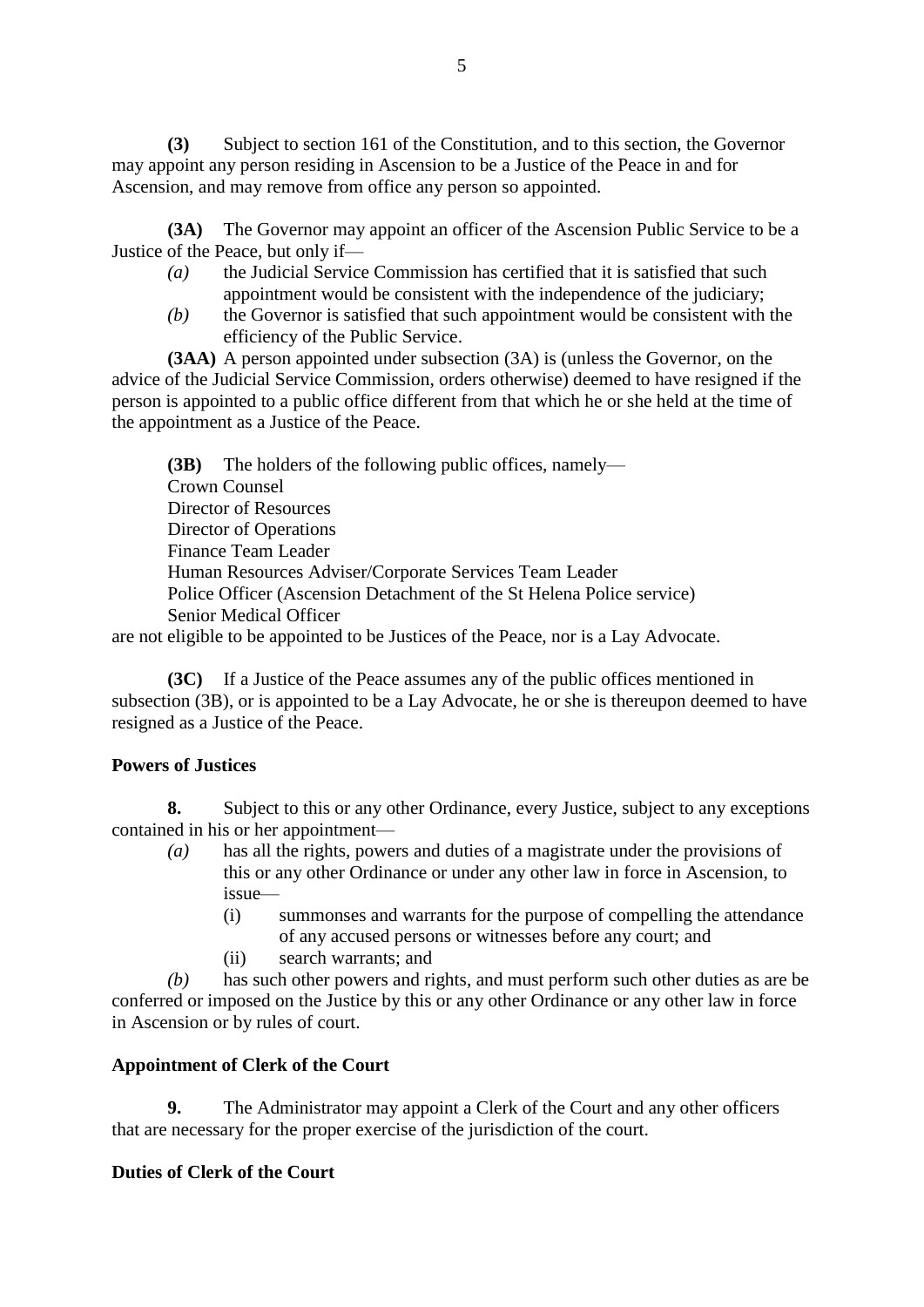- **10.** The duties of the Clerk of the Court are —
- *(a)* to attend at such sessions of the court as the Justices direct;
- *(b)* to prepare or cause to be prepared for signature all summonses, warrants, orders, convictions, recognisances, writs of execution and other documents;
- *(c)* to issue civil processes in accordance with the rules of court in force;
- *(d)* to make or cause to be made copies of proceedings when required so to do, and to record the judgments, convictions and orders of the court;
- *(e)* to receive or cause to be received all fees, fines, penalties and other moneys paid or deposited in respect of proceedings in the court, and to keep or cause to be kept accounts of the same; and
- *(f)* generally to perform or cause to be performed such other duties as may be imposed upon the Clerk of the Court by rules of court or assigned to that office by the court.

### **Duties of Chief Officer of Police**

**11. (1)** The chief officer of police is charged with the execution of all orders and processes of the court, and for that purpose has the same powers, authority and immunities as are from time to time by law conferred upon the Sheriff of St Helena in respect of the orders and processes of the Supreme Court.

**(2)** Every duty of the Chief Officer of Police in the execution of any process of the court may be performed by a subordinate police officer and for all purposes of such execution such subordinate police officer is be an officer of the court.

**(3)** In this section, **"Chief Officer of Police"** means the police officer who has charge of the Police Detachment in Ascension.

### **PART IV JURISDICTION OF THE MAGISTRATES' COURT**

### **Powers of the court**

**12. (1)** The court has and may exercise such jurisdiction in civil and criminal matters as is in this Ordinance provided, or as is provided by or under any other law in force in Ascension.

**(2)** Without limiting subsection (1), the court has and may exercise the jurisdiction conferred by any law in force in Ascension upon a juvenile court.

**(3)** When exercising the jurisdiction conferred by subsection (2), the court is to be styled the "Ascension Juvenile Court" and must be held *in camera.*

**(4)** All proceedings in the court in which a person under the age of 17 years (in this section called **"a juvenile"**) is charged with or otherwise accused of any criminal offence must be heard by the Ascension Juvenile Court:

Provided that the rule does not apply to proceedings in which such a person is so charged or accused jointly with a person who is not under the age of 17 years.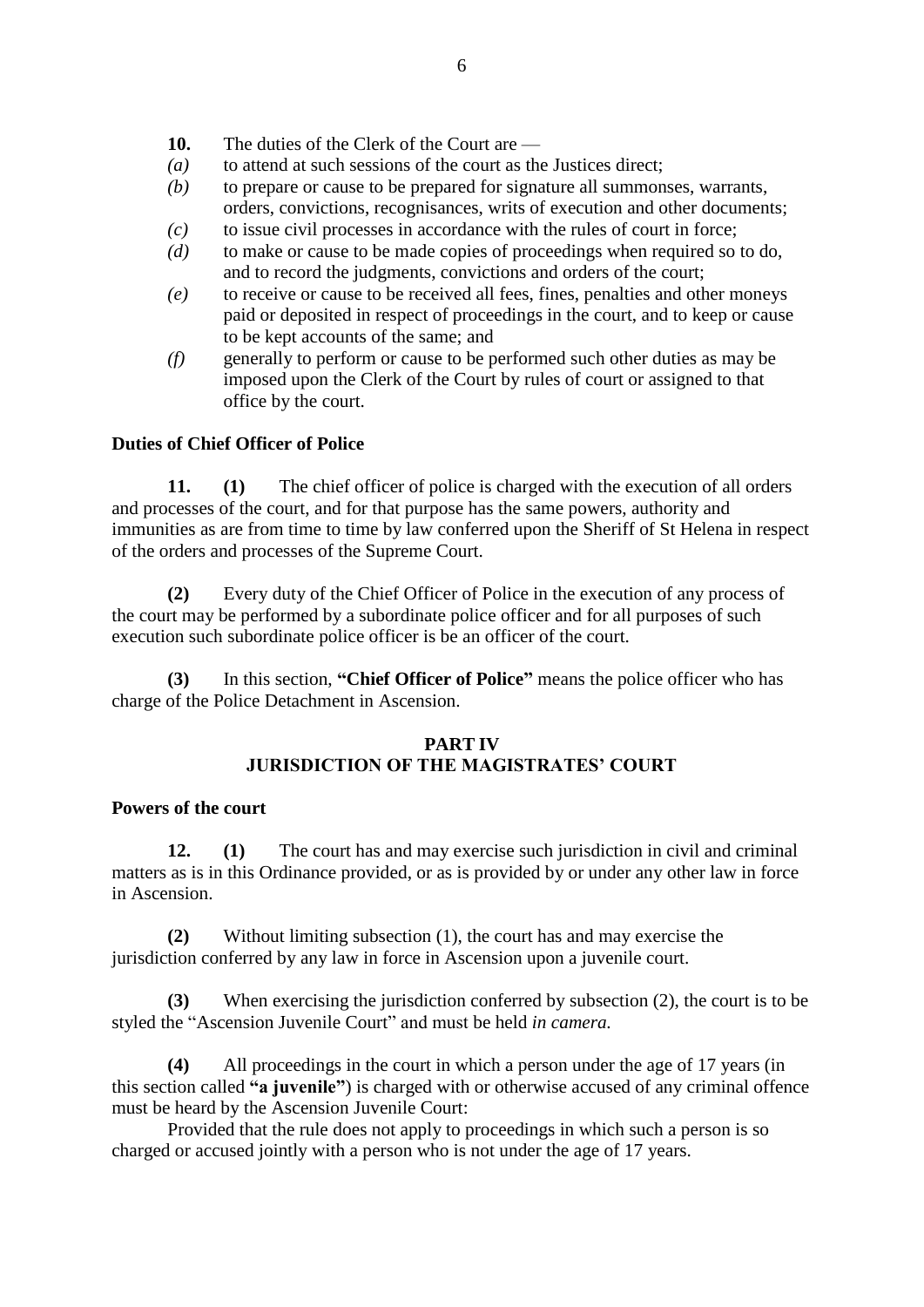**(5)** A person who causes to be printed, broadcast, or otherwise published, any particulars whereby the identity of any juvenile involved in proceedings held before the Ascension Juvenile Court (or which would have been so held except for the proviso to subsection (4)) may be ascertained or made known commits contempt of court and is liable to be proceeded against and dealt with accordingly.

# **Law to be applied**

**13. (1)** Subject to this Ordinance or of any other law in force in Ascension, the jurisdiction of the court is to be exercised in conformity with the laws with which the Supreme Court is required to conform in the exercise of its own jurisdiction:

Provided that the Magistrates' Court must not exercise any jurisdiction which is by the provisions of any law in force in Ascension conferred exclusively on the Supreme Court or on a court of record.

**(2)** For the purposes of this Ordinance, any reference in the laws applied by this section to—

*(a)* a county court;

*(b)* a police court; or

*(c)* a court of summary jurisdiction,

is to be construed as a reference to the court.

# **Civil jurisdiction**

**14. (1)** Subject to subsection (5), in civil causes and matters, the court, in addition to any other jurisdiction conferred on it by any other Ordinance or law in force in Ascension, has jurisdiction—

- *(a)* in all personal suits, whether arising from tort or contract or both, where the value of the property, the debt or the damage claimed, whether as the balance of an account or otherwise, does not exceed £2,500;
- *(b)* in all suits between landlord and tenant for possession of any premises claimed under an agreement or refused to be delivered up, where the annual value or the rent of the premises does not exceed £2,500;
- *(c)* to grant in any suit instituted in the court injunctions or orders to stay waste or alienation or for the detention and preservation of any property the subject of such suit, or to restrain any wrongful act or breach of contract;
- *(d)* in all claims for relief by way of interpleader in respect of land or other property attached in execution of a decree of the court:

Provided that the jurisdiction conferred by this paragraph must not be exercised, unless the parties consent, in respect of land or other property exceeding £2,500 in value;

- *(e)* to enforce by attachment any order made by the court;
- *(f)* to commit to prison for a term not exceeding 3 months, or until payment of the sum due, any person who makes default in payment of any debt or instalment or any debt due by the person pursuant to any judgment or order of the Supreme Court or of the court:

Provided that no such person may be committed to prison unless it is established to the satisfaction of the court that the person making default—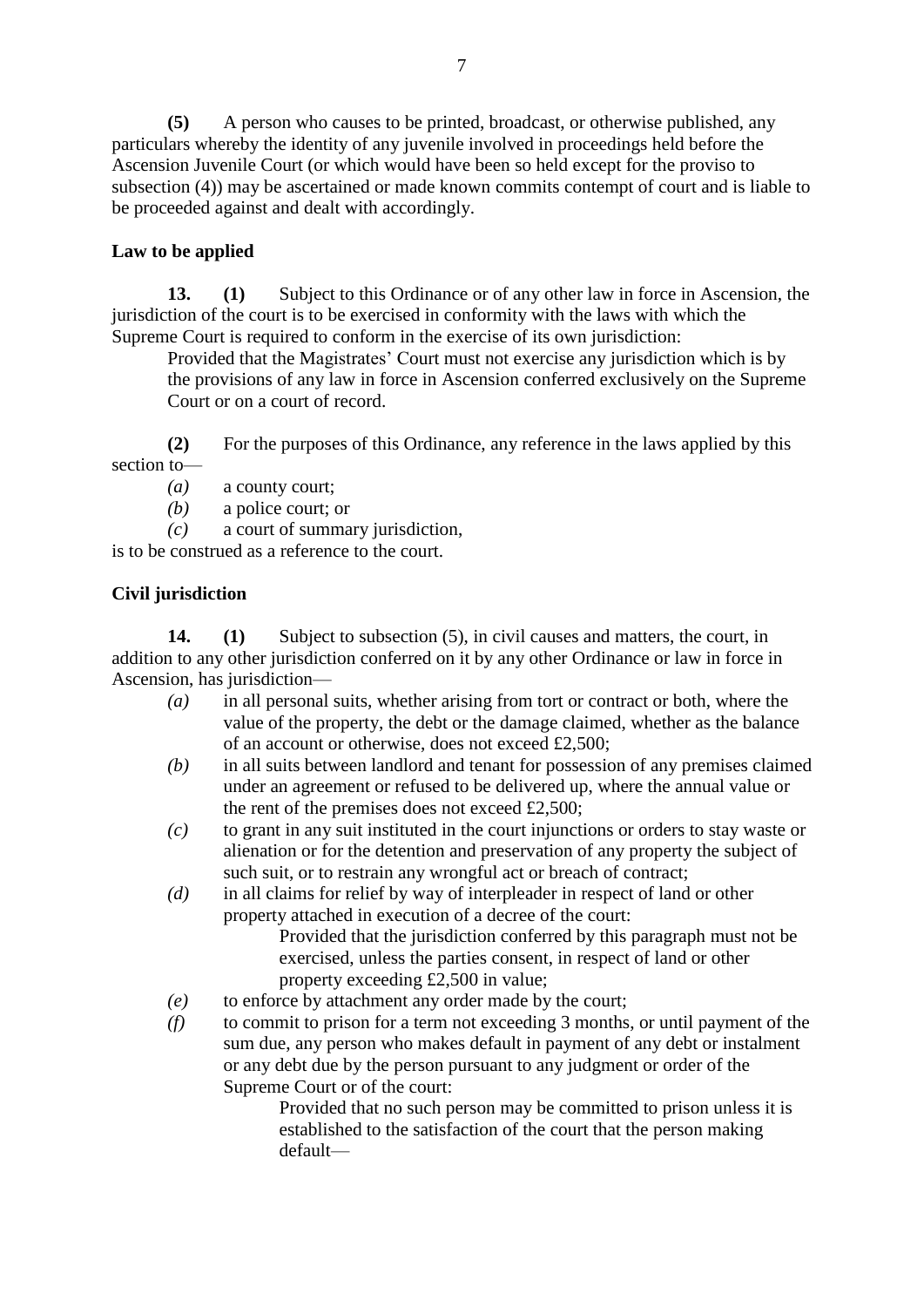- (i) has, or since the date of the judgment or order has had, the means, after providing for the support of his or her dependants, to pay the sum in respect of which he or she has made default; and
- (ii) refuses or neglects, or has refused or neglected, to pay the same.
- **(2)** For the purpose of paragraph *(f)* of subsection (1), the court may order—
- *(a)* that any debt due by any person pursuant to any judgment or order of the Supreme Court, or of the court, may be paid by instalments; or
- *(b)* that any warrant of commitment of such person to prison under that paragraph are to be suspended on payment by the person of instalments as specified in the order,

and may from time to time vary or rescind any such order.

- **(3)** Notwithstanding subsection (1), the court does not have jurisdiction in—
- *(a)* suits in which the title to any office is in issue;
- *(b)* suits in which the validity of any will or other testamentary writing or of any bequest or limitation under any will or settlement is in issue;
- *(c)* suits in which the legitimacy of any person is in issue;
- *(d)* suits in which the validity or dissolution of any marriage is in issue; or
- (e) any action for malicious prosecution, defamation, seduction or breach of promise of marriage.

**(4)** If in any suit the debt or demand consists of a balance not exceeding £2,500 after an admitted set off of any debt or demand claimed or recoverable by the defendant from the plaintiff, the court has jurisdiction and power to hear and determine such suit within the limits of its jurisdiction and power.

**(5)** If the Chief Justice considers that a civil case brought in the Supreme Court is suitable to be heard in the Magistrates' Court, then notwithstanding that the value of the claim exceeds the maximum amounts prescribed in this section, the Chief Justice may remit the case to the Magistrates' Court for hearing and determination.

### **Law and equity**

**15. (1)** In every civil cause or matter which is instituted in the court, law and equity are to be administered concurrently.

**(2)** In the exercise of the jurisdiction conferred upon the court, the court has power in every cause or matter to grant and must grant, either absolutely or on such reasonable terms and conditions as seem just, all such remedies and reliefs, interlocutory or final, as any of the parties to the cause or matter appear to be entitled to in respect of every legal and equitable claim or defence properly brought forward by them respectively or which appear in the cause or matter; so that, so far as is possible, all matters in controversy between the parties can be fully and finally determined and multiplicity of proceedings concerning such matters can be avoided.

**(3)** If in any cause or matter there is a conflict between the rules of equity and the rules of the common law with reference to the same subject, the rules of equity prevail.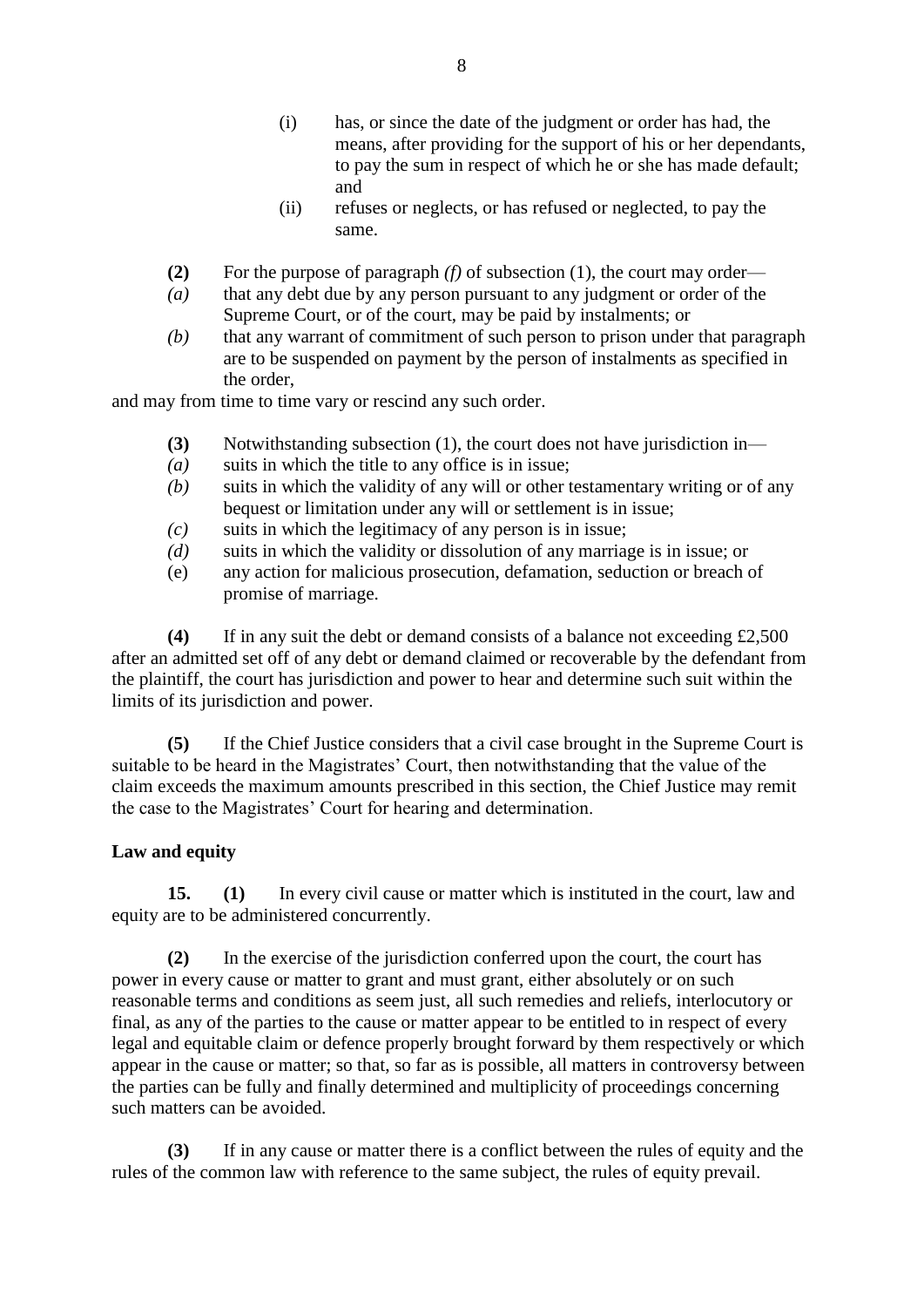### **Extension of civil jurisdiction**

**16.** The Governor, upon the recommendation of the Chief Justice, may by order published in the *Gazette* increase the jurisdiction exercised by the court in such civil causes and matters as are specified in such order, and thereupon section 14 is deemed to be varied in accordance with such order.

## **Criminal jurisdiction**

**17. (1)** Subject to any other law in force in Ascension, the court has jurisdiction to try summarily any criminal offence except for any offence punishable with imprisonment for a term exceeding 14 years:

Provided that the court may not impose a sentence of imprisonment for a term exceeding 18 months or a fine exceeding £2,000, or both such fine and imprisonment unless a written law expressly provides that an offender is liable on summary conviction to a longer term or a higher fine or both.

**(2)** If, on the conviction of an offender for an offence for which the maximum penalty prescribed by law exceeds the maximum penalty which the court can impose, it appears to the court, after obtaining information regarding the character and antecedents of the offender, that a sentence should be imposed which is in excess of that which it may lawfully impose, the court may commit the offender to the Supreme Court for sentence, and thereupon the Supreme Court may pass such sentence or make such order upon or in respect of such offender as if the person had been tried and convicted by that court.

**(3)** If an offender is convicted of more offences than one, such offences having been lawfully joined in one charge, and it appears to the court that consecutive sentences should be imposed, it is not necessary for the court to commit the offender to the Supreme Court for sentence by reason only that the aggregate punishment for the several offences in respect of which such sentences are imposed is in excess of the punishment which it is competent to impose on conviction for a single offence.

**(4)** All offenders commence serving their sentences on the date sentence is passed, except where the court directs otherwise.

## **General powers of Justices**

**18.** Every Justice has power to make such orders, to issue such processes and to exercise such judicial and administrative powers in relation to the administration of justice as are, and in the manner, from time to time prescribed by this or any other Ordinance, or by rules of court, or subject thereto, by any special order of the Chief Justice.

## **Administration of oaths**

**19. (1)** Every Justice is authorised to administer all oaths, affirmations and declarations which may require to be taken before him or her in exercise of the jurisdiction and powers conferred upon Justices by this Ordinance or any other law in force in Ascension.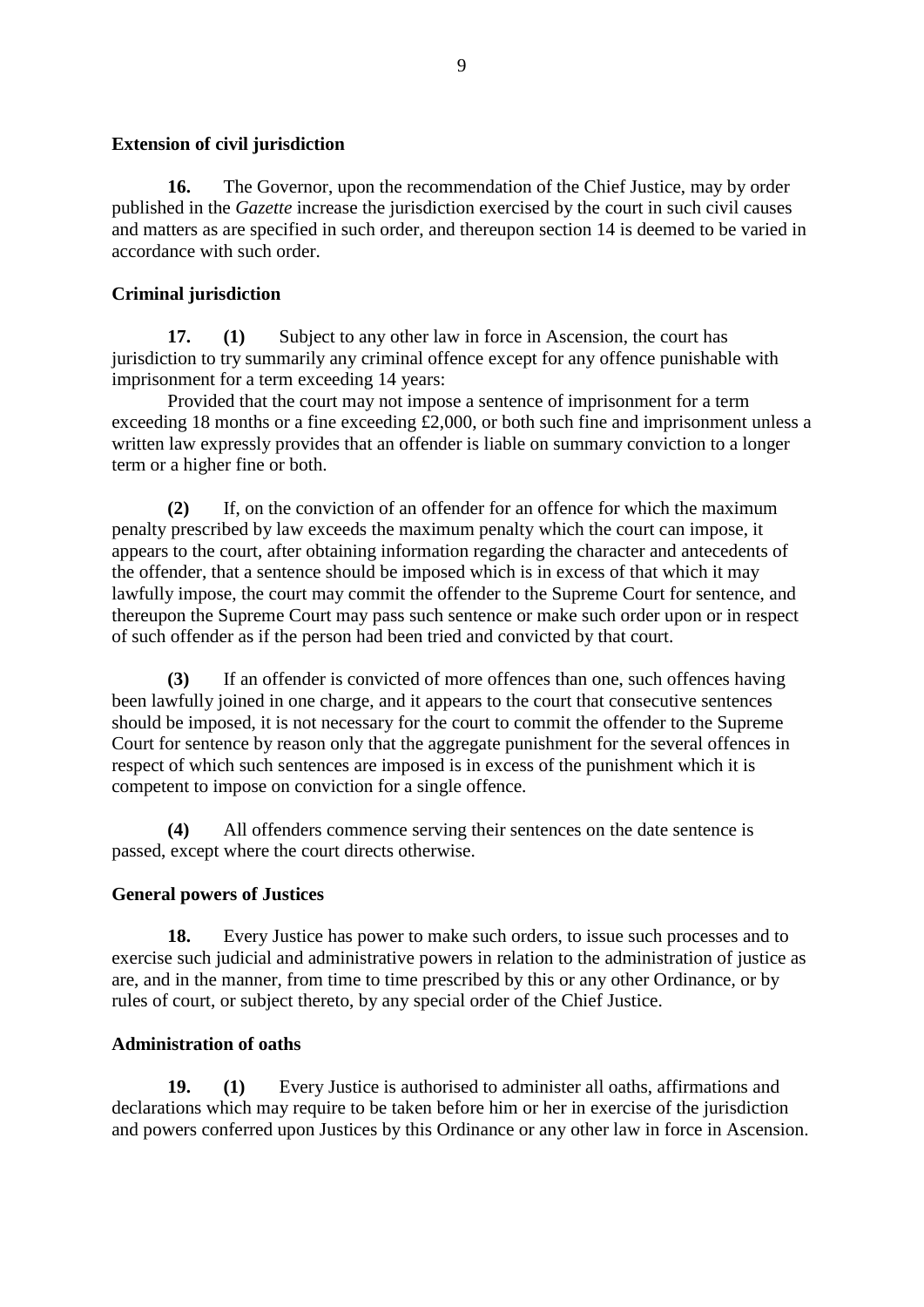**(2)** Any such oath or affirmation may also be administered by any clerk or other officer of the court under the direction and in the presence of a Justice.

# **Jurisdiction of Supreme Court concurrent with that of Magistrates' Court**

**20.** No jurisdiction conferred upon the court or on any Justice in any way restricts or affects the jurisdiction of the Supreme Court, but the Supreme Court has in all causes and matters, civil and criminal, an original jurisdiction concurrent with the jurisdiction of the court.

# **Reconciliation**

**21. (1)** In criminal cases, the court may promote reconciliation and encourage and facilitate the settlement in an amicable way of proceedings for common assault, or for any offence of a personal or private nature, being an offence which the court would have jurisdiction to try and not aggravated in degree, on terms of payment of compensation or other terms approved by the court, and may thereupon order the proceedings to be stayed or terminated.

**(2)** In civil causes and matters, the court and its officers must, as far as there is proper opportunity, promote reconciliation among persons subject to its jurisdiction and encourage and facilitate the settlement in an amicable way and without recourse to litigation of matters in difference between them.

**(3)** Where a civil suit or proceeding is pending, the court and its officers may promote reconciliation among the parties to the suit and encourage and facilitate the amicable settlement of it.

## **Judgment may be entered in Supreme Court on a judgement of Magistrates' Court**

**22. (1)** If the Chief Justice is satisfied that a person, whether resident in Ascension or not, against whom judgment for an amount exceeding £25 has been pronounced (whether by way of claim or counterclaim or for costs or otherwise) in the court, has no goods or chattels within Ascension which can conveniently be seized to satisfy the judgment, the Chief Justice may, if he or she thinks fit, and upon such terms as to costs as he or she directs, by order under his or her hand and the seal of the Supreme Court, remove the judgment into the Supreme Court.

**(2)** Upon the removal of a judgment into the Supreme Court pursuant to this section –

- *(a)* no further proceedings are to be had or taken on it in the Magistrates' Court, and the judgment must be entered in the Supreme Court for the amount due and payable under the judgment of the Magistrates' Court together with the costs as aforesaid; and
- *(b)* a judgment so entered has the same force and effect and the same proceedings may be had on it as if it were a judgment originally obtained in the Supreme Court.

**(3)** This section applies to orders obtained in the court as it applies to judgments there obtained.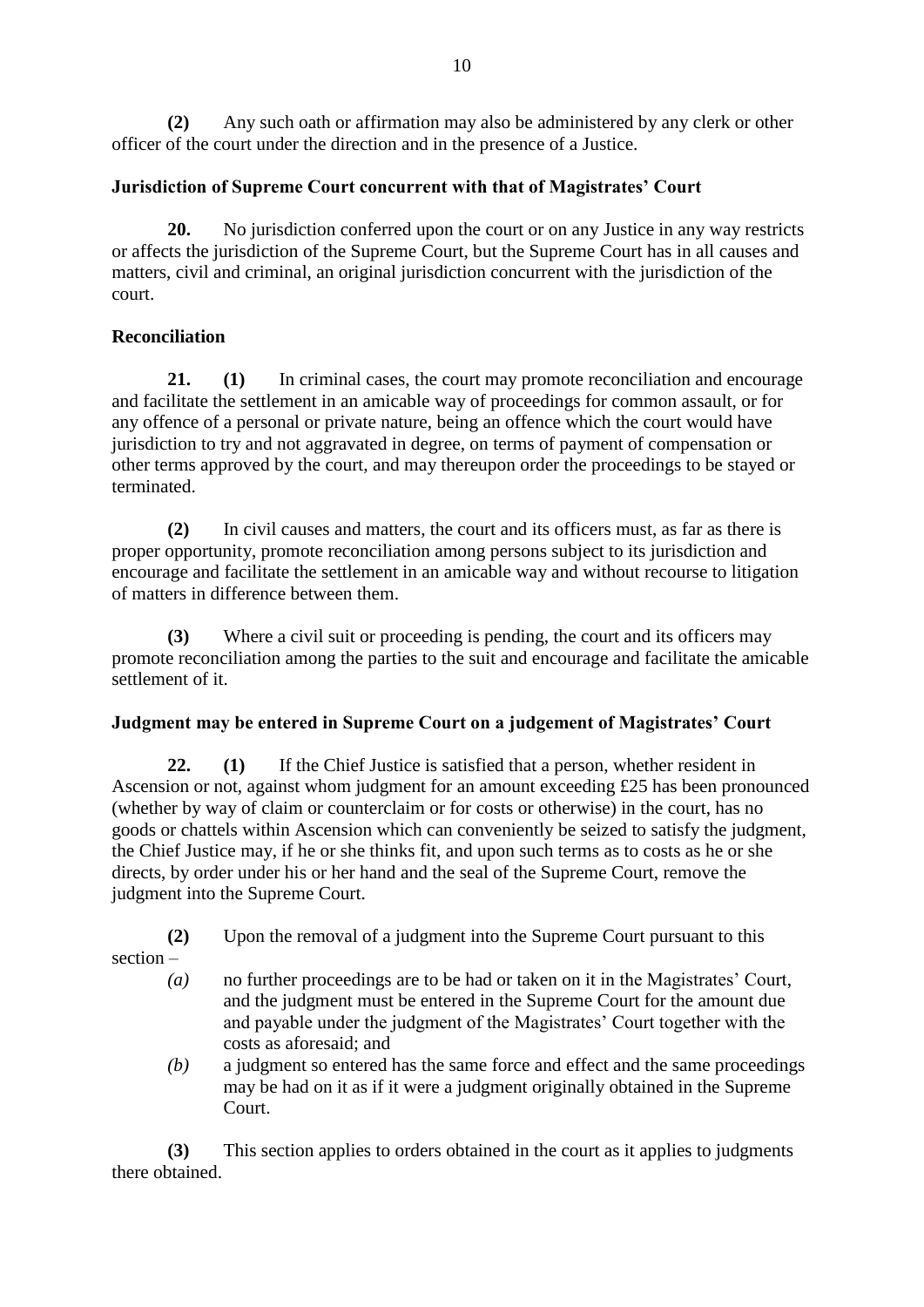#### **PART V SITTINGS OF THE COURT**

#### **Place and time for sittings of Magistrates' Court**

**23**. **(1)** The court must ordinarily be held at such place as the Chief Justice directs, but should necessity arise it may be held at any other place within the limits of its jurisdiction.

**(2)** Subject to any directions of the Chief Justice, the court must be held at a time that the Justices exercising the jurisdiction of the court consider most expedient for the despatch of the business of the court.

**(3)** The Magistrate may hold sittings of the court when outside Ascension, if satisfied that—

- *(a)* a matter arising in a proceeding before the court needs to be dealt with promptly;
- *(b)* every party to the proceeding is able to participate, in person or through a legal representative, by teleconference or other means of electronic, oral or written communication;
- *(c)* no injustice will result; and
- *(d)* the course proposed is in the public interest.

### **Nature of business at any sitting**

**24.** At any sitting of the court both civil and criminal causes and matters may be heard and determined.

#### **PART VI PRACTICE AND PROCEDURE OF THE COURT**

#### **Practice and procedure**

**25.** Subject to any other law in force in Ascension, the jurisdiction vested in the court is to be exercised (so far as regards practice and procedure) –

- *(a)* in the manner provided by this Ordinance or by any other Ordinance in force relating to criminal or civil procedure, or by rules of court; and
- *(b)* in the absence of any such provision, in substantial conformity with the law and practice observed in England in county courts, police courts and courts of summary jurisdiction.

#### **Process issued by Justice ceasing to act**

**26.** If a Justice has issued any summons or warrant, whether civil or criminal, under any authority howsoever conferred, and subsequently ceases to act as a Justice, the person in whose hands such summons or warrant is may execute or serve it in the same manner as if the Justice who issued the summons or warrant had not ceased to act.

#### **Issue of process**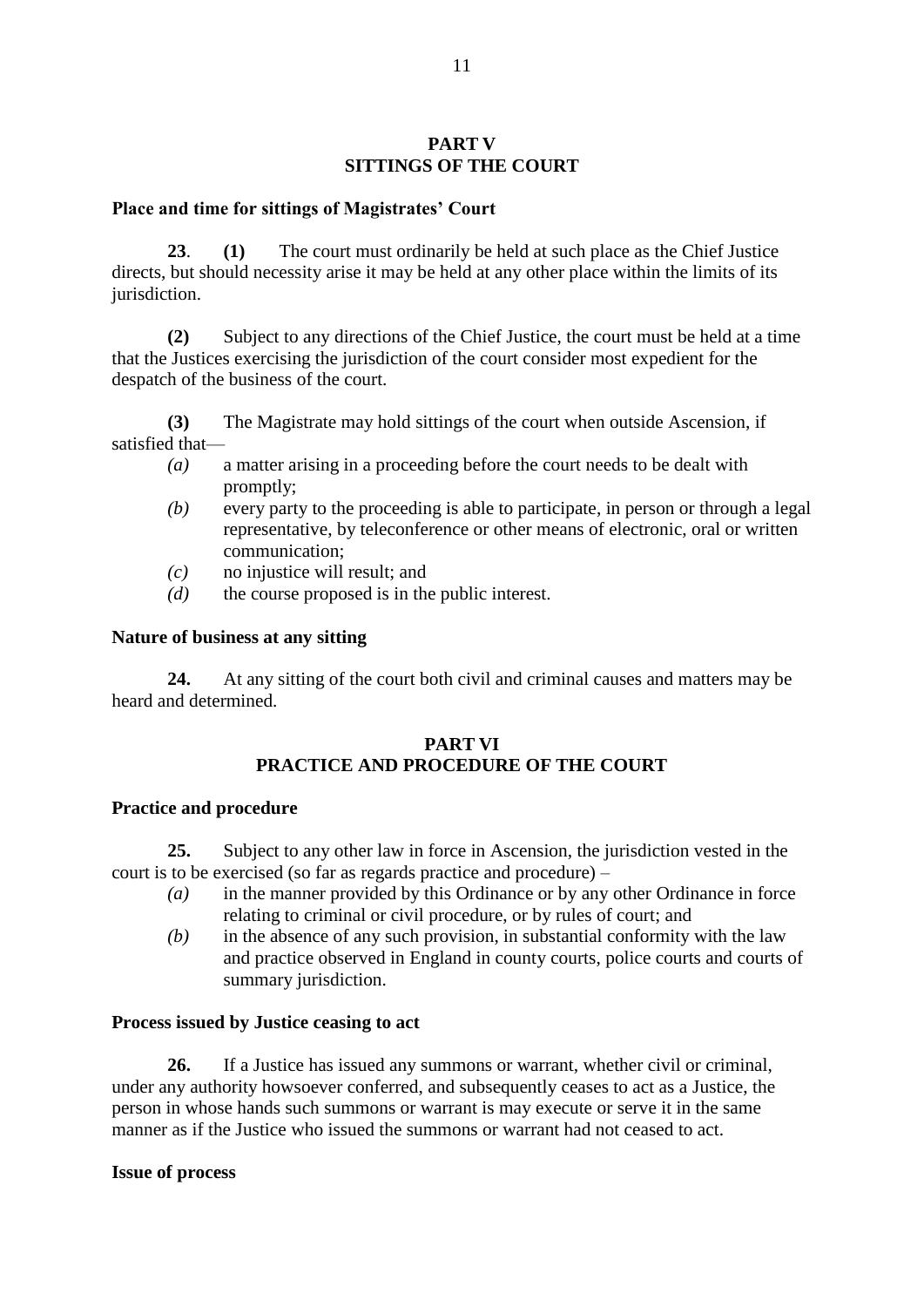**27.** All summonses, warrants, orders, convictions and recognisances, and all other processes, whether civil or criminal, of the court must be issued or made under the hand of a Justice: except that, where expressly authorised by the provisions of any law in force in Ascension or by rules of court, writs of summons and other civil process may be issued under the hand of the Clerk of the Court.

### **Duty of Police Service to obey Justices**

**28.** All members of the Police Service are authorised and required to obey the warrants, orders and directions of a Justice in the exercise of his or her criminal jurisdiction, and, in so far as such obedience may be authorised and required by any law in force in Ascension in that behalf, of his or her civil jurisdiction.

#### **PART VII MISCELLANEOUS**

#### **Protection of Justices of the Peace and other officers**

**29**. **(1)** A Justice or other person acting judicially is not liable to be sued in any civil court for any act done or ordered to be done by him or her in the discharge of a judicial duty, whether or not within the limits of his or her jurisdiction, provided that the Justice or other person, at the time and in good faith, believed himself or herself to have jurisdiction to do or order the act complained of.

**(2)** No officer of any court or other person bound to execute the lawful warrants or order of any Justice or other person acting judicially is liable to be sued in any civil court for the execution of any warrant or order which he or she would be bound to execute if within the jurisdiction of the person issuing it.

#### **Representation in court**

- **30.** In any suit or matter—
- *(a)* in which the Crown, any department of the Government or any public officer in his or her official capacity is a party; or
- *(b)* affecting the revenues of Ascension,

the Crown, that department or that officer, as the case may be, may be represented by a legal practitioner or other person duly authorised in writing in that behalf by the Administrator.

#### **Employment of legal practitioners**

**31.** The employment of legal practitioners is, except as otherwise specifically provided, to be allowed in all causes and matters, whether civil or criminal, before the court.

#### **Fees and costs**

**32. (1)** The fees and costs set forth in any Ordinance or in rules of court, may be demanded and received by the Clerk of the Court or other person appointed to receive such fees and costs for and in respect of the several matters therein mentioned.